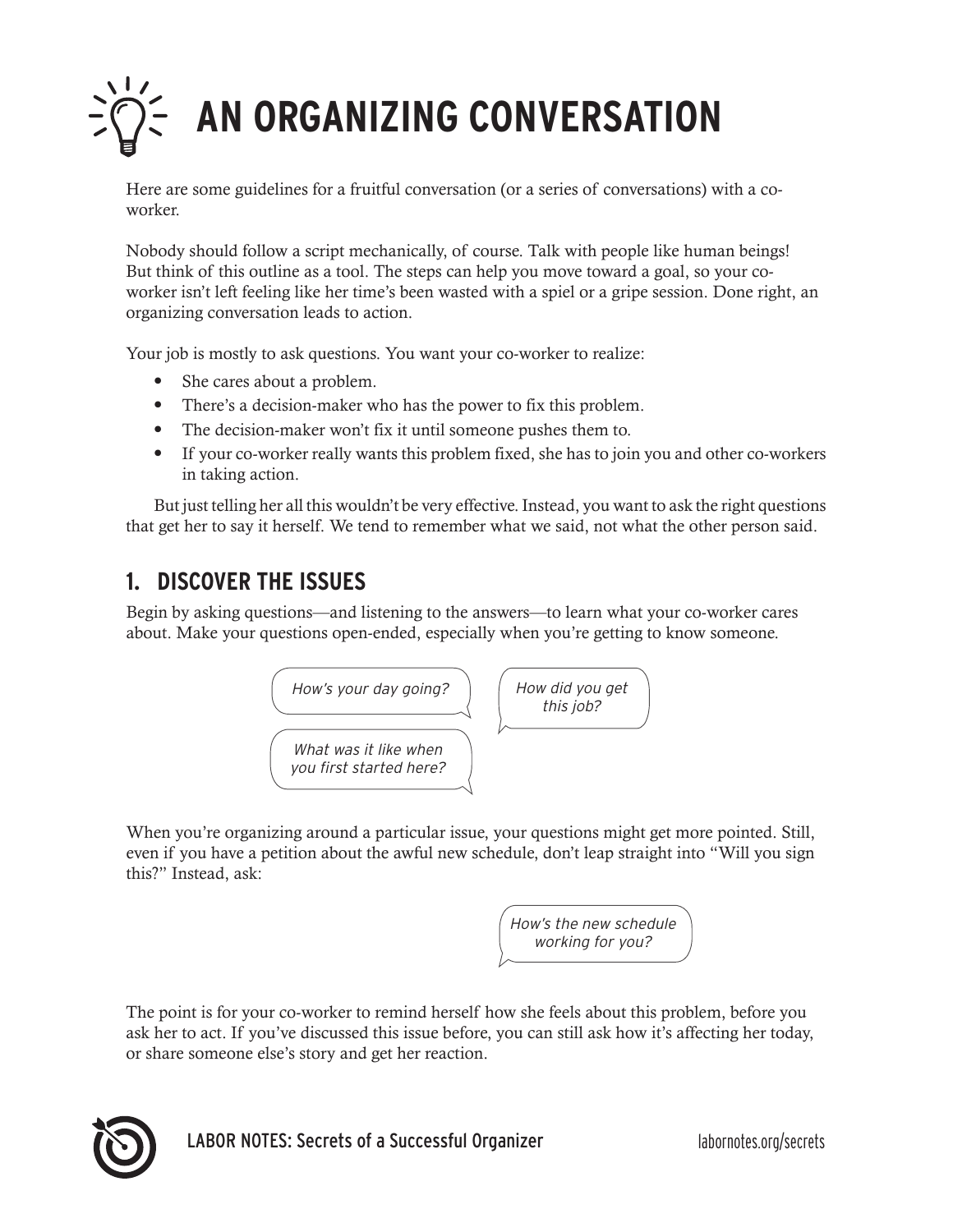### **2. AGITATE**

React to what she tells you, and ask follow-up questions. By reacting, the organizer can help the other person feel she has permission to be angry:



# **3. LAY THE BLAME**

Get her talking about who's responsible.



Many times we feel our problems are just "the way things are." Realizing that bad conditions didn't fall from the sky can be empowering. If someone made the decision that caused this mess, that someone could also unmake it.

## **4. MAKE A PLAN TO WIN**

Now that your co-worker is angry, it's time to offer some hope. Hope comes from your power in numbers and a winnable plan. That's how you make your problem into a problem for the decision-maker.





LABOR NOTES: Secrets of a Successful Organizer **interpreteral about the United States** labornotes.org/secrets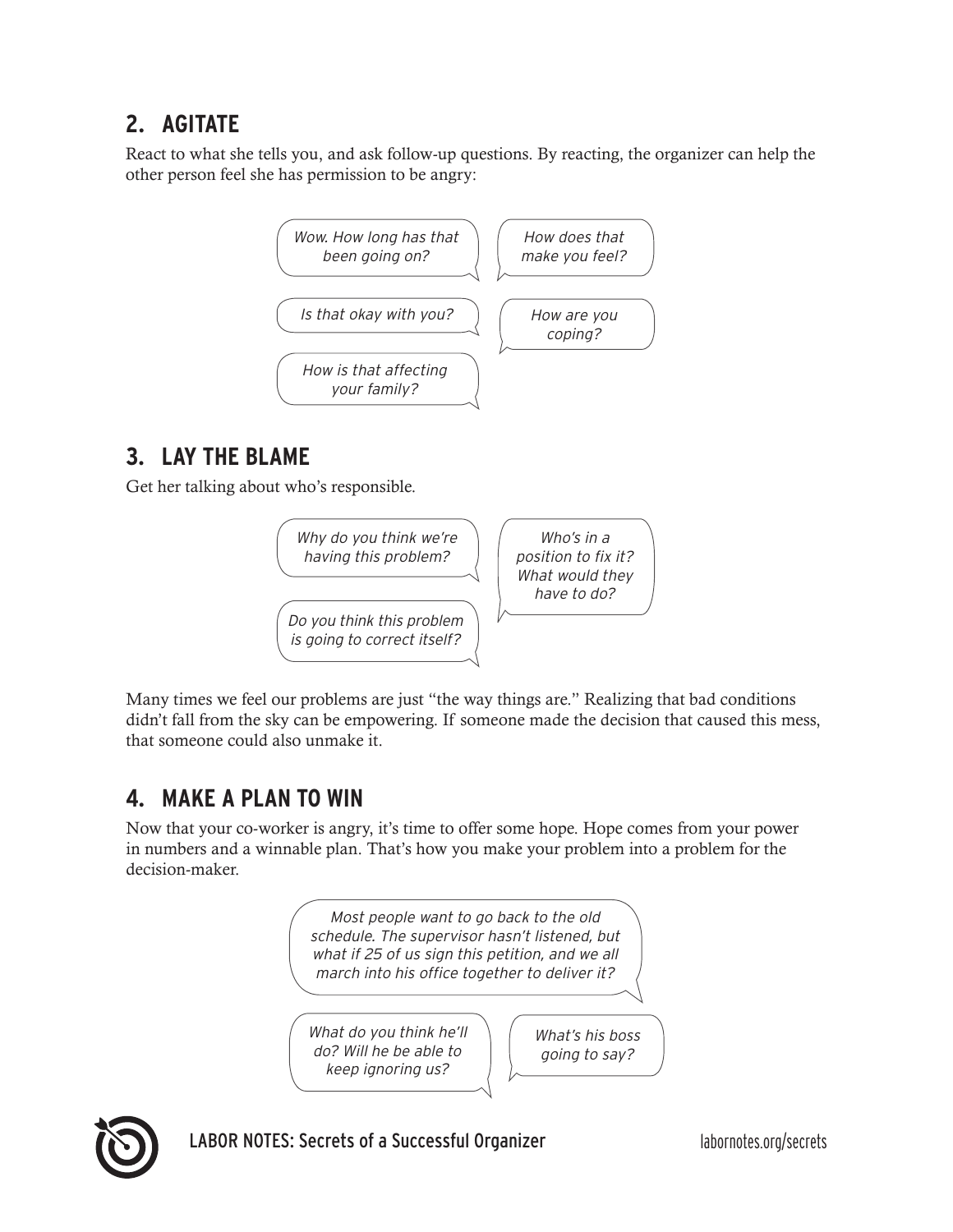This step will be trickier if today's petition doesn't address a problem that this person feels strongly about. You'll have an easier time organizing if you choose issues that are widely and deeply felt—we'll talk about that in Lesson 4.

But what you can say is that power in numbers is our only way to get a say on any issue. For instance:

> If we win on this issue, do you think management will learn something? Will taking action on the next issue be easier?

> > This is the first step. We've all got to start backing each other up. How else are we going to build enough power to fix the understaffing you're talking about?

### **5. GET A COMMITMENT**

Ask the member to be part of the solution by taking a specific action.

Will you sign this petition and come with us to deliver it on Thursday?

If someone is fearful, acknowledge that her fears have real reasons behind them. But still, things won't get better unless she gets involved. Your job isn't to convince her that she's wrong about her fears, but that she needs to act anyway.

> Is the schedule ever going to get fixed if we don't take action? Are you willing to let this problem go on?

Helping her through it will be a lot easier when you're inviting her to act on what she's already said—not pushing an action you're trying to "sell."

## **6. INOCULATE AND RE-COMMIT**

Now your co-worker is committed—but does she know what she's getting into? Ask how she thinks management will react to the action.

> What do you think the supervisor will say when we go to his office?



LABOR NOTES: Secrets of a Successful Organizer and all the labornotes.org/secrets